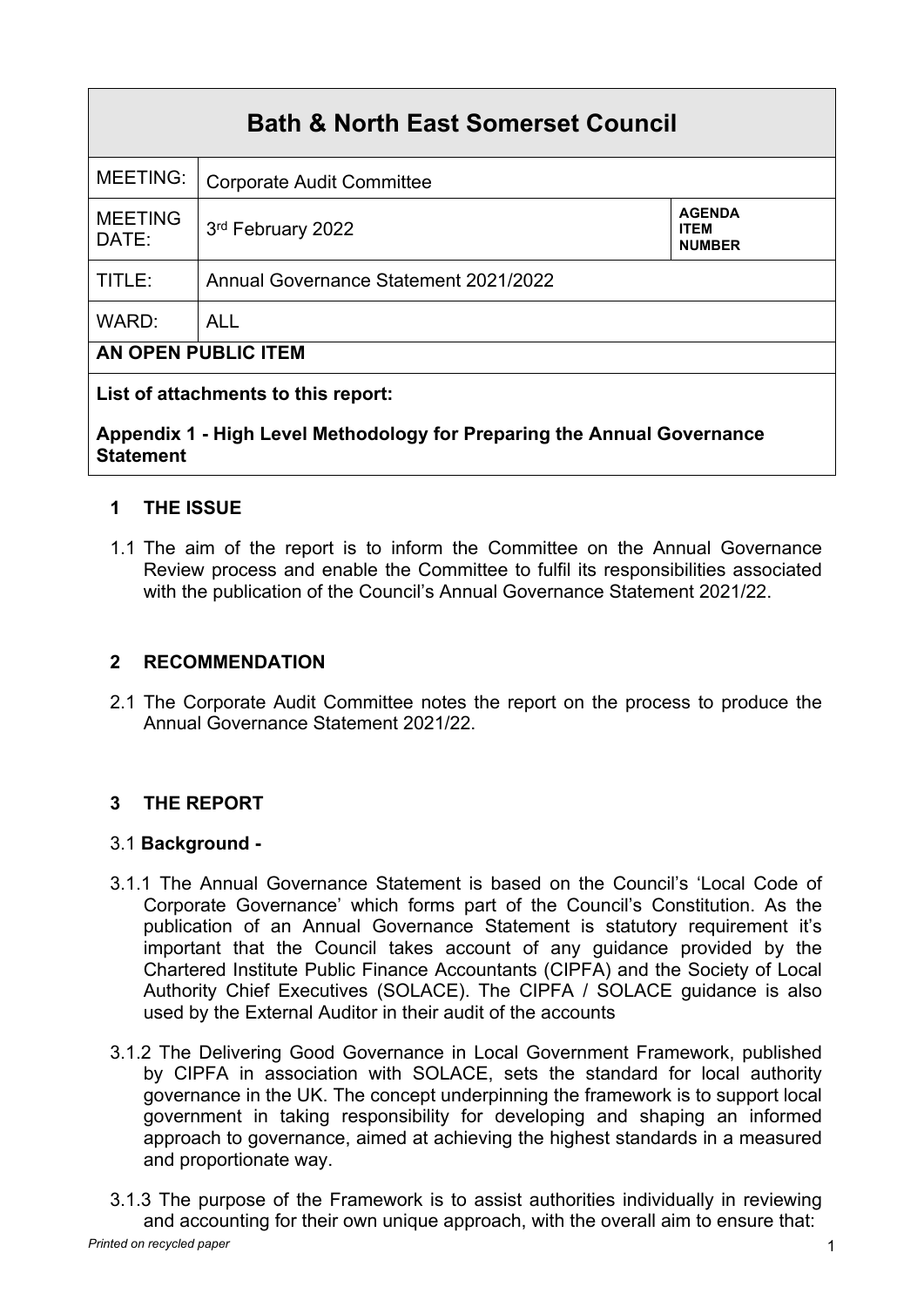- Resources are directed in accordance with agreed policy and according to priorities.
- There is sound and inclusive decision making.
- There is clear accountability for the use of those resources to achieve desired outcomes for service users and communities.
- 3.1.4 Governance is a term used to describe the arrangements (including political, economic, social, environmental, administrative, legal, and other arrangements) put in place to ensure that the intended outcomes for stakeholders are defined and achieved.
- 3.1.5Good governance enables the Council to effectively achieve its intended outcomes, whilst acting in the public interest at all times.
- 3.1.6 This Council's Local Code (adopted  $10<sup>th</sup>$  May 2018) and forms part of the Council Constitution (Part 6) is based on the following key principles of good governance:

• Behaving with integrity, demonstrating strong commitment to ethical values and respecting the rule of law

• Ensuring openness and comprehensive stakeholder engagement

• Defining outcomes in terms of sustainable, economic, social and environmental benefits

• Determining the interventions necessary to optimise the achievement of the intended outcomes

• Developing the entity's capacity, including the capability of its leadership and the individuals within it

• Managing risks and performance through robust internal control and strong public financial management

• Implementing good practices in transparency, reporting and audit, to deliver accountability

- 3.1.7The Local Code within the Council's Constitution ([link\)](https://democracy.bathnes.gov.uk/ieListDocuments.aspx?CId=652&MId=5469&Ver=4&info=1) provides further detail for each of the key principles to describe expectations and is used as part of the Annual Governance Review.
- 3.1.8The 2020/21 Annual Governance Statement was presented to the last meeting of this Committee (15<sup>th</sup> December 2021) as part of the Governance Report of the Council and Audited Statement of Accounts 2020/21.

#### 3.2 **Process for compiling the 2021/22 Annual Governance Statement**

3.2.1 The adopted process to compile and obtain sign-off of the Annual Governance Statement has been in operation for a number of years and an overview of the process is recorded in Appendix 1.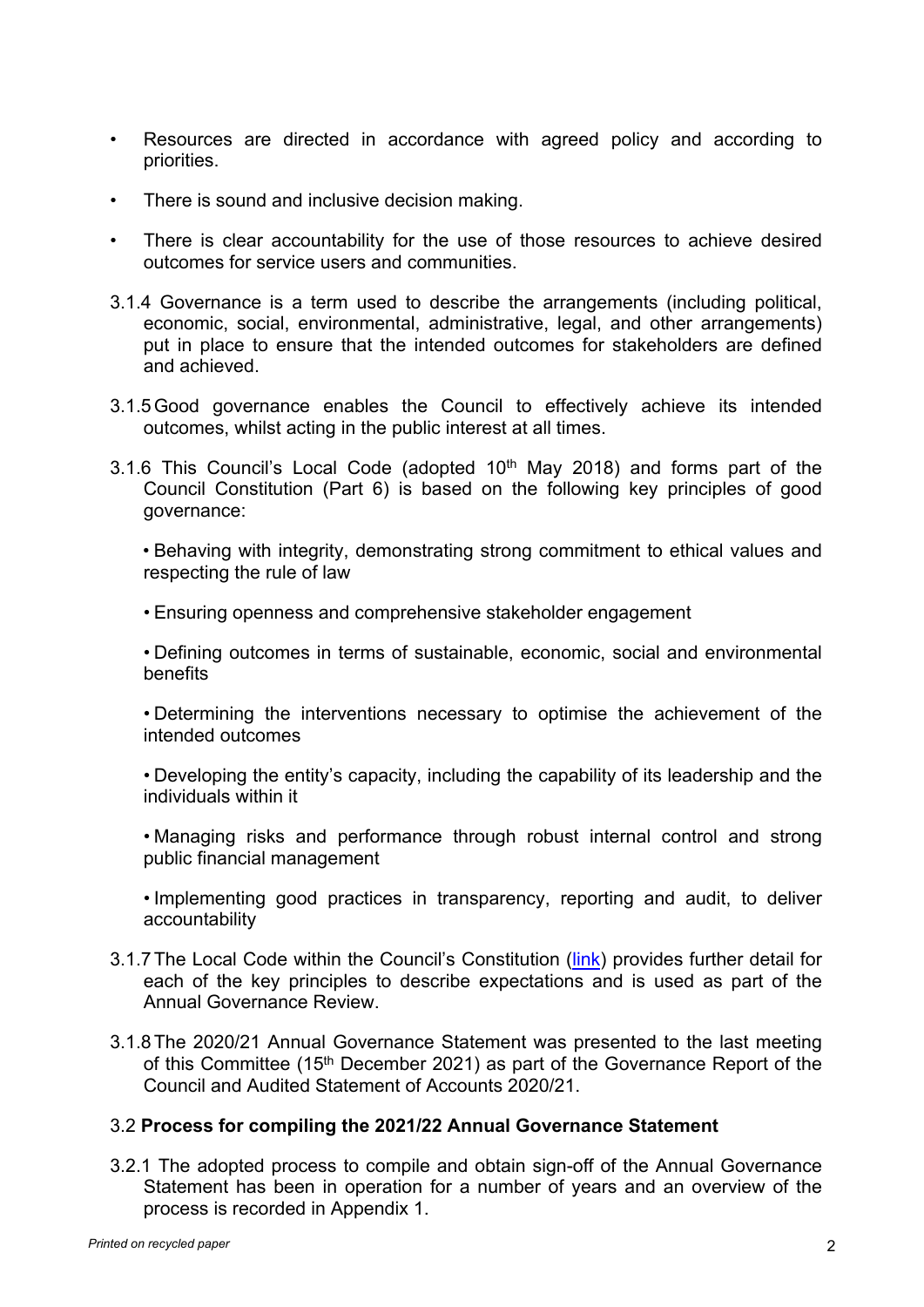- 3.2.2. The impacts of the ongoing Coronavirus Pandemic (COVID-19) including Public Health, Local Economy, Financial / Organisational Resilience, Safeguarding & Democracy was the single significant issue recorded in the 2020/21 Statement. This issue was judged to be 'significant' based on the guidance. The Statement should record any matters which could be considered a:
	- Significant failure in decision making at Council or Executive
	- Significant unexpected use of Resources
	- Significant performance failing or failures in service delivery
	- Significant issues from inspections, audits, complaints etc
	- Significant issues failures in respect of statutory duties
	- Significant issues from operational issues and third parties

#### 3.3 **Consultation & Input – Audit Committee**

3.3.1 At the next meeting of the Committee in April a report will be presented to provide an update position in relation to findings of the review to that date and provide an opportunity for the Committee members to provide further input.

#### **4 STATUTORY CONSIDERATIONS**

4.1 The Accounts & Audit Regulations set out the expectations of provision of an Annual Governance Statement. This is supported by CIPFA/SOLACE standards and the Council's Local Code of Corporate Governance. Implications of not providing this statement would include potential qualification of the Accounts, increase in External Audit fees, potential significant reputational risks and ultimately additional costs to rectify.

#### **5 RESOURCE IMPLICATIONS (FINANCE, PROPERTY, PEOPLE)**

5.1 There are no direct resource implications relevant to this report.

#### **6 RISK MANAGEMENT**

6.1 A proportionate risk assessment related to the issue and recommendations has been undertaken, in compliance with the Council's decision-making risk management guidance. Failure to compile an Annual Governance Statement would result in non-compliance with statutory legislation and leave the Council open to criticism by External Audit and external stakeholders.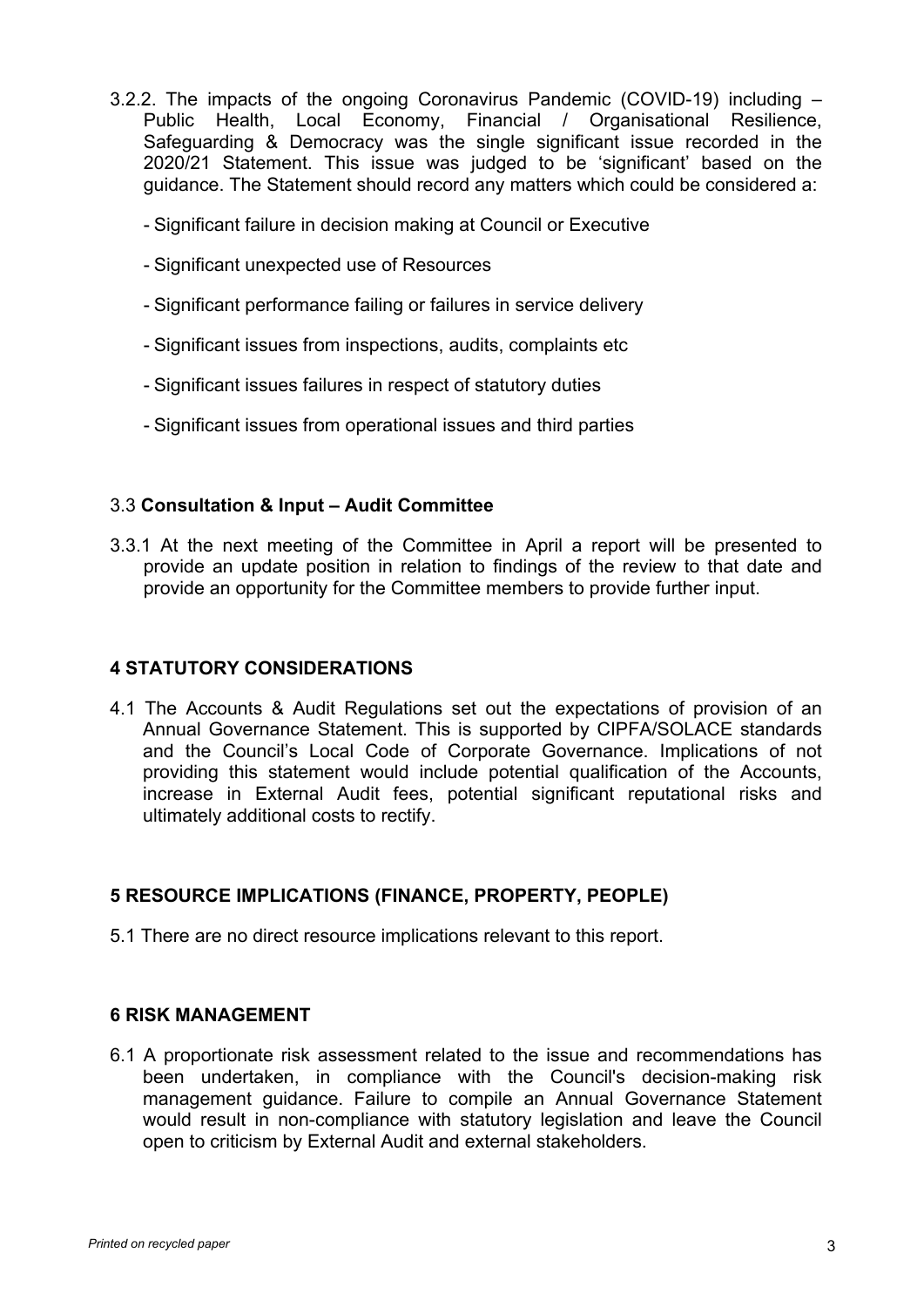# **7 EQUALITIES**

7.1 A proportionate equalities impact assessment has been carried out using corporate guidelines and no significant issues have been identified.

#### **8 CLIMATE CHANGE**

8.1 There are no direct climate change implications related to this report.

## **9 OTHER OPTIONS CONSIDERED**

9.1 No other options to consider related to this report.

## **10 CONSULTATION**

10.1 The Council's Section 151 Officer has had the opportunity to input to this report and has cleared it for publication.

| <b>Contact person</b>                                                                          | Andy Cox (01225 477316) Jeff Wring (01225 477323)                                                                                                       |  |
|------------------------------------------------------------------------------------------------|---------------------------------------------------------------------------------------------------------------------------------------------------------|--|
| <b>Background</b><br>papers                                                                    | 15th December 2021 Corporate Audit Committee - Governance<br>Reports of the Council and Avon Pension Fund and Audited<br>Statements of Accounts 2020/21 |  |
| Please contact the report author if you need to access this report in an<br>alternative format |                                                                                                                                                         |  |